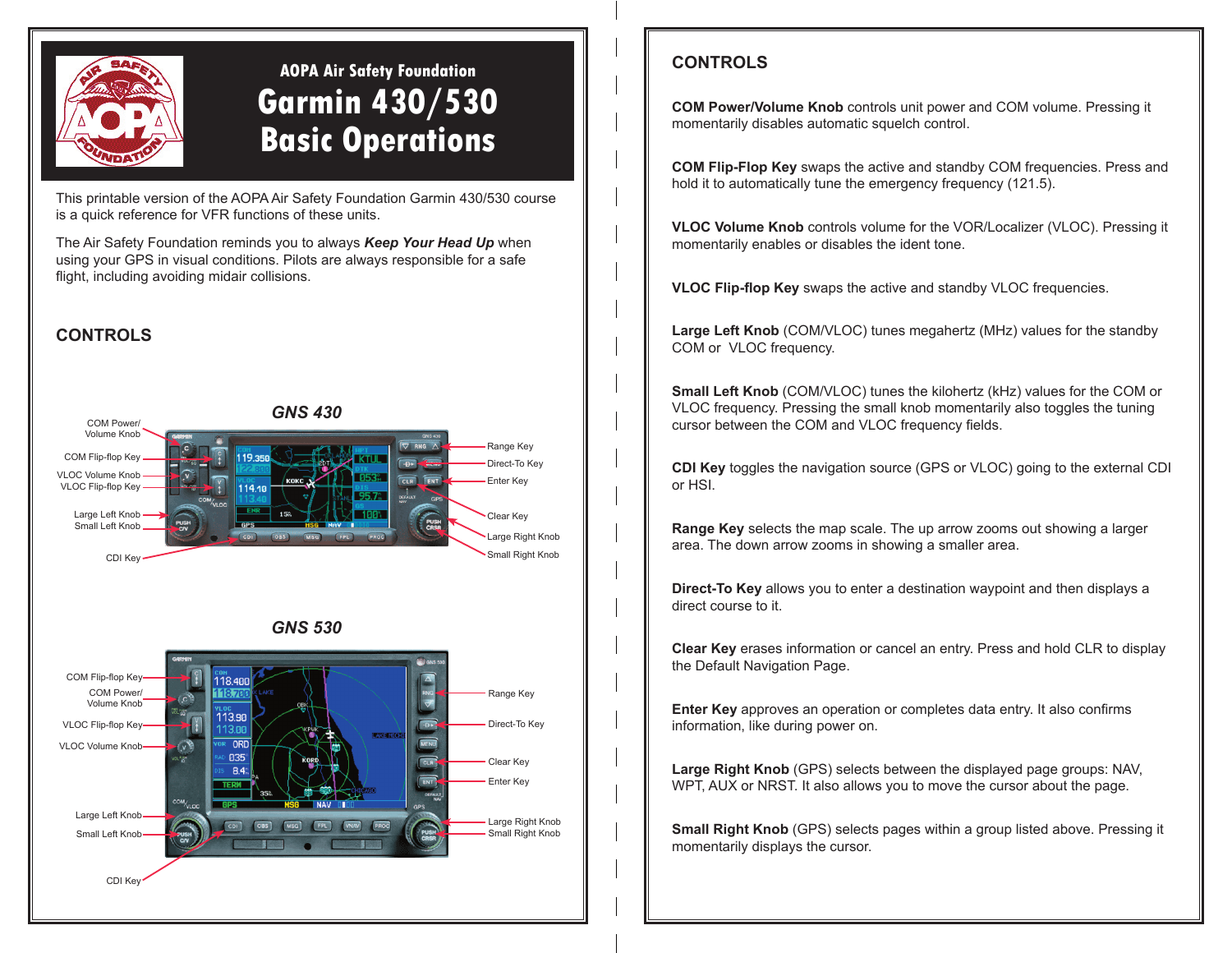# **POWER ON**

The COM power/volume turns the unit on and sets the desired radio volume. The self test screen will display briefly. If the airplane has an Avionics Master switch, turn it on.



l 150%

# **USING THE VHF COM**

shows your present position.

All COM controls and indicators are located on the left. The active frequencies are on top, standby on the bottom. Only the standby frequency can be tuned directly. Once tuned, it is transfered to the active position.

On



135.325

113.00

**OK?** 

**Position Entry Cursor** - If the tuning cursor is not currently in the COM window, press the small left knob momentarily.

**Enter Frequency** - The large left knob tunes MHz. Think "big number, big knob". The small left knob tunes kHz.

**Activate Frequency** - The COM flip-flop key activates the tuned frequency. The standby frequency becomes active, and the active frequency becomes standby.

**Adjust Volume** - using the power/volume knob. Press it momentarily to disable the automatic squelch.

# **EMERGENCY FREQUENCY**

Press and hold the COM flip-flop key for two seconds to quickly tune 121.5.

# **USING VLOC**

VLOC refers to tuning and navigating with VOR and localizer (LOC) signals. All VLOC controls and indicators are located on the left. The active frequencies are on top, standby on the bottom.

**Position Entry Cursor** - If the tuning cursor is not currently in the VLOC window, press the small left knob momentarily.

**Enter Frequency** - The large left knob tunes MHz. Think "big number, big knob". The small left knob tunes kHz.

**Activate Frequency** - The VLOC flip-flop key activates the tuned frequency. The standby frequency becomes active, and the active frequency becomes standby.

**Adjust Volume** - using the VLOC volume knob. Press it momentarily to enable and disable the navigation aids ident tone.

# **SELECT NAV SOURCE**

The CDI key toggles between GPS and VLOC outputs for the CDI or HSI. The selected navigation source is displayed just above the CDI key.

#### *CAUTION*

Selecting the wrong CDI source is a common but serious problem.







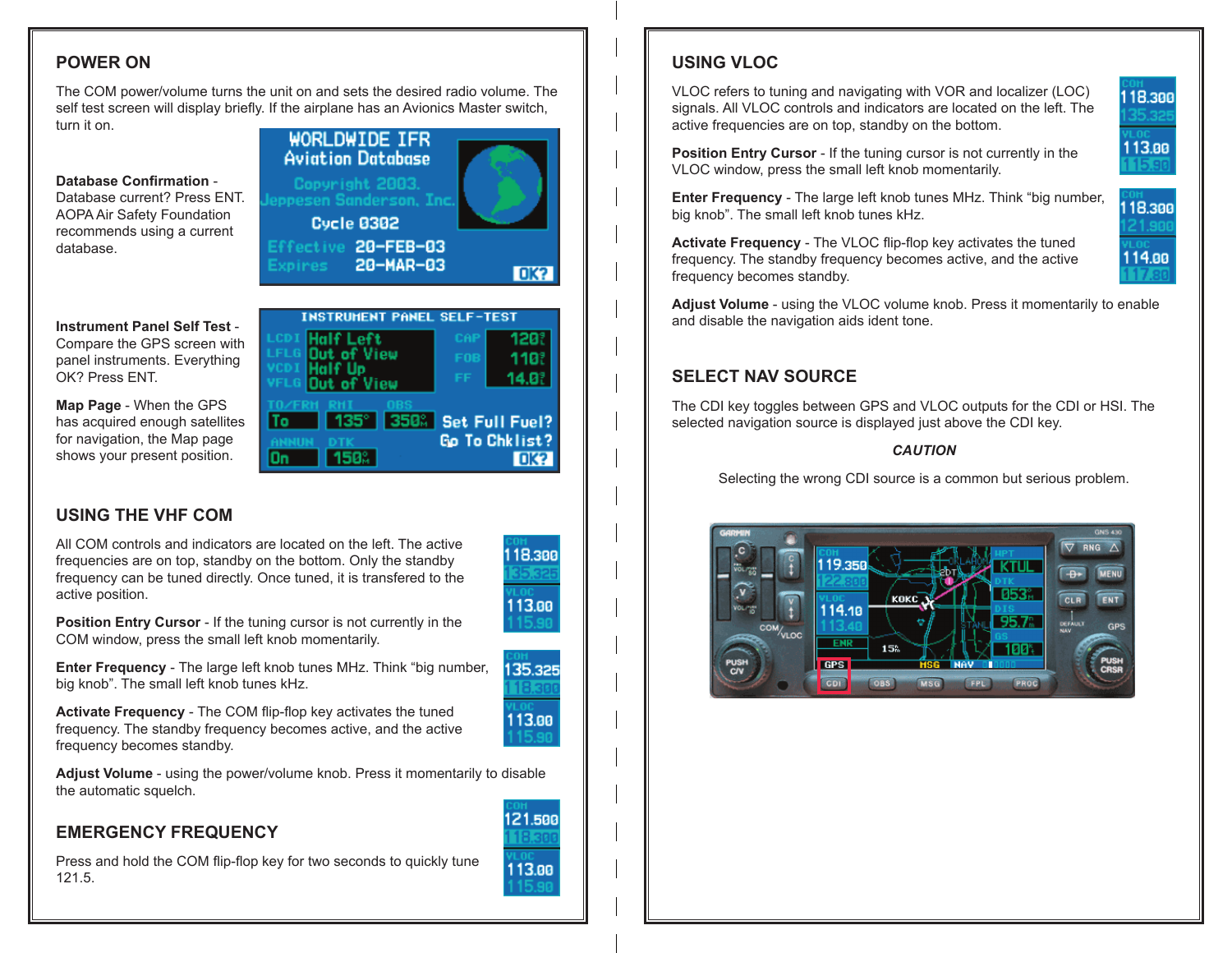## **ABOUT GPS**

The most frequently used features of any GPS are direct-to, map display, and nearest airport. All the controls and indicators for the GPS are located on the right side of the panel.

## **SELECT DIRECT-TO**

Press the Direct-To key. The direct-to page appears, with the cursor on the waypoint identifier.

**GPS Data Entry** - Entering waypoints and other data into the GPS is a three step process.

- 1. Enter identifer letters and numbers
- 2. Confirm it is the correct waypoint.
- 3. Activate the waypoint for navigation.

**Enter Waypoint Identifier** - The large right knob moves the cursor about the page. The small right knob selects individual characters.

If you don't see the cursor, press the small right knob momentarily. The cursor allows you to enter data and/or make a selection from a list of options.

**Confirm Waypoint** - Press ENT.

**Activate Waypoint** - Press ENT again. The selected course is displayed as a magenta line, and the CDI indicates the direct course to the waypoint.

|        | SELECT <b>- RA</b> HAYPOINT          |  |  |
|--------|--------------------------------------|--|--|
| 18.500 | I KDHN<br><b>SE USA</b><br>$\bullet$ |  |  |
|        | DOTHAN                               |  |  |
| 110.70 | IOTHAN AL                            |  |  |
|        | <b>NRST</b>                          |  |  |
| ENR    | CRS<br>31°19.28                      |  |  |
|        | 085°26.98'<br>Activate?              |  |  |
|        |                                      |  |  |



118.500 KDHN S SE USA **DOTHAN** 

**DOTHAN AL** 

-31

°19.28'

110.70

**ENR** 

**GPS** 

SELECT **-B+** HAYPOINT

Activate?

# **GPS MAPS**

#### *GNS 430*

**Display Default NAV Page** - On the GNS 430, press and hold the CLR key for two seconds. The default NAV page is displayed.

The default NAV page shows the bearing and distance to the active waypoint, ground speed, and estimated time of arrival at the active waypoint.

**Display Map Page** - Turn the small right knob one click clockwise. The Map page is displayed. It is the second in the NAV page group as indicated below the map.

The Map page shows the active waypoint identifier, track and distance, and ground speed.





#### *GNS 530*

**Display Default NAV Page** - On the GNS 530, press and hold the CLR key for two seconds. The default NAV page is displayed.

This page shows a simplified map, track, ground speed, and ETE to the active waypoint.

**Display Map Page** - Turn the small right knob one click clockwise. The Map page is displayed. It is the second in the NAV page group as indicated below the map.





# **ADJUST RANGE**

Use the RNG key to change the map scale . The up arrow zooms out, the down arrow zooms in. The current map scale is shown at the lower left corner of the map.